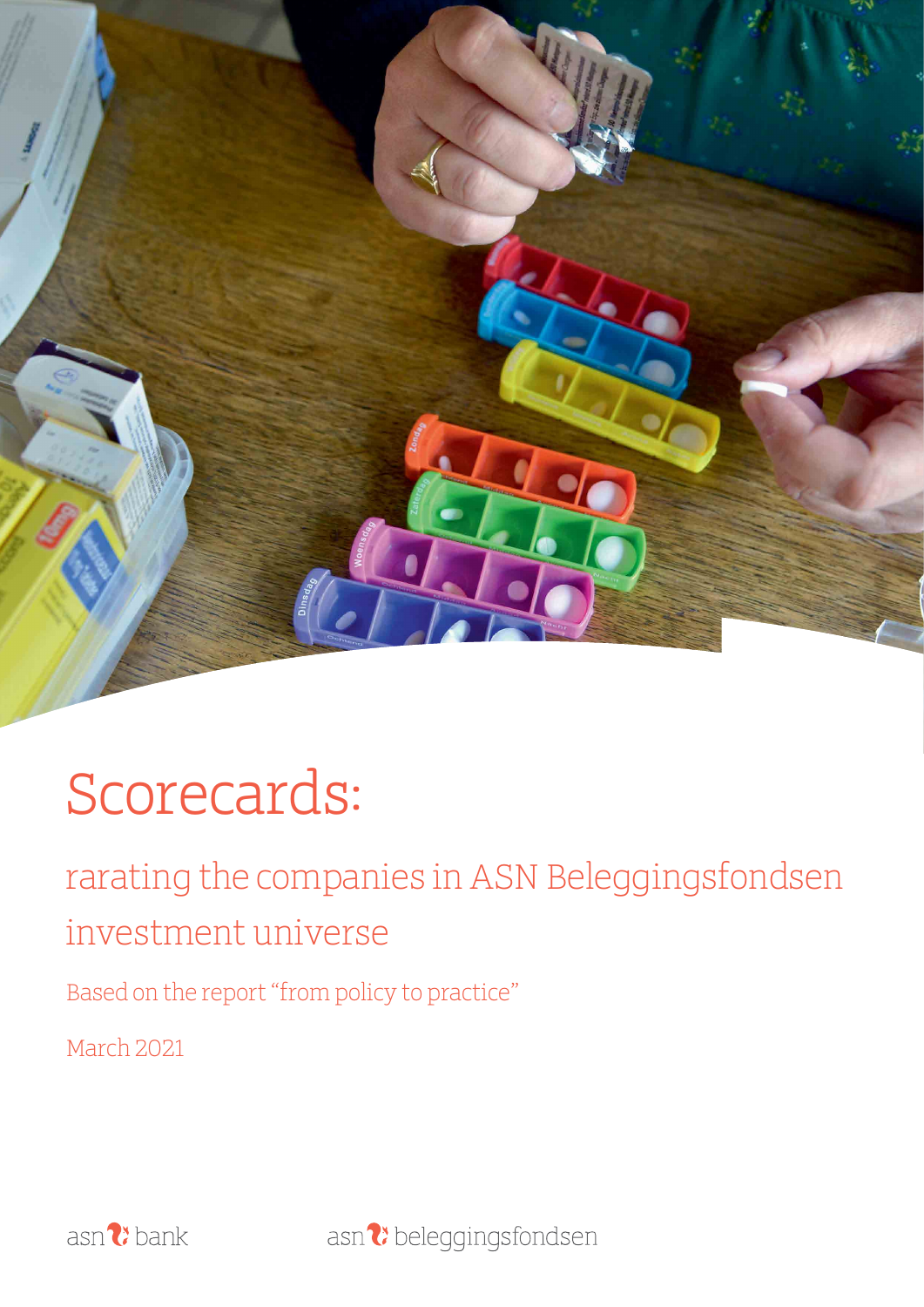#### **Introduction to Scorecards**

In 2016, ASN Bank followed up on the findings in the Sustainalytics report ('from policy to practice'). Since then we engaged in talks with ten companies in the investment universe of ASN Beleggingsfondsen (ASN Investment Funds). In order to assess where the companies stood and the progress they made, we created scorecards to guide our dialogue with these companies. From the evaluation report of March 2019 stems that while the pharmaceutical sector has made progress in recent years, further progress is yet to be made. Four companies from the initial engagement were excluded from our investment universe after thorough evaluation and one company was already removed before due to serious controversies. For the five remaining companies in our investment universe, we provide for an update with these scorecards. We also have developed a first scorecard for Merck KGaA as it was included in the universe in the beginning of 2019.

Before dealing with the individual scorecards, we would like to elaborate on our line of thought. How did we arrive at this approach?

As an investor, we have identified serious misconduct in this industry for a number of years now. A closer look reveals that these controversies can roughly be divided into four topics: ethical conduct, development and distribution, marketing, and remuneration (volume-driven sales targets).

As most of the companies have proper policies in place for these topics, the primary cause of this misconduct – according to our analysis – is the lack of implementation of these policies and often also the lack of a vision that sufficiently addresses society's expectations (developing useful, reliable and good medicines).

As a result, consumers suffer the negative consequences of misconduct and society's mistrust of the industry is growing.

The industry can (hopefully) regain this trust by formulating a vision that focuses on society, by implementing policy, by being transparent and through accountability, allowing consumers and patients to have complete faith in its products once again.

The industry still has a long way to go. Using the scorecards below, however, we will call companies to account about their vision (or their lack of a vision) and how they implement their policies and commitments.

Please find below the description and the elements that we assess across the four different topics: ethical conduct, development and distribution, marketing, and remuneration.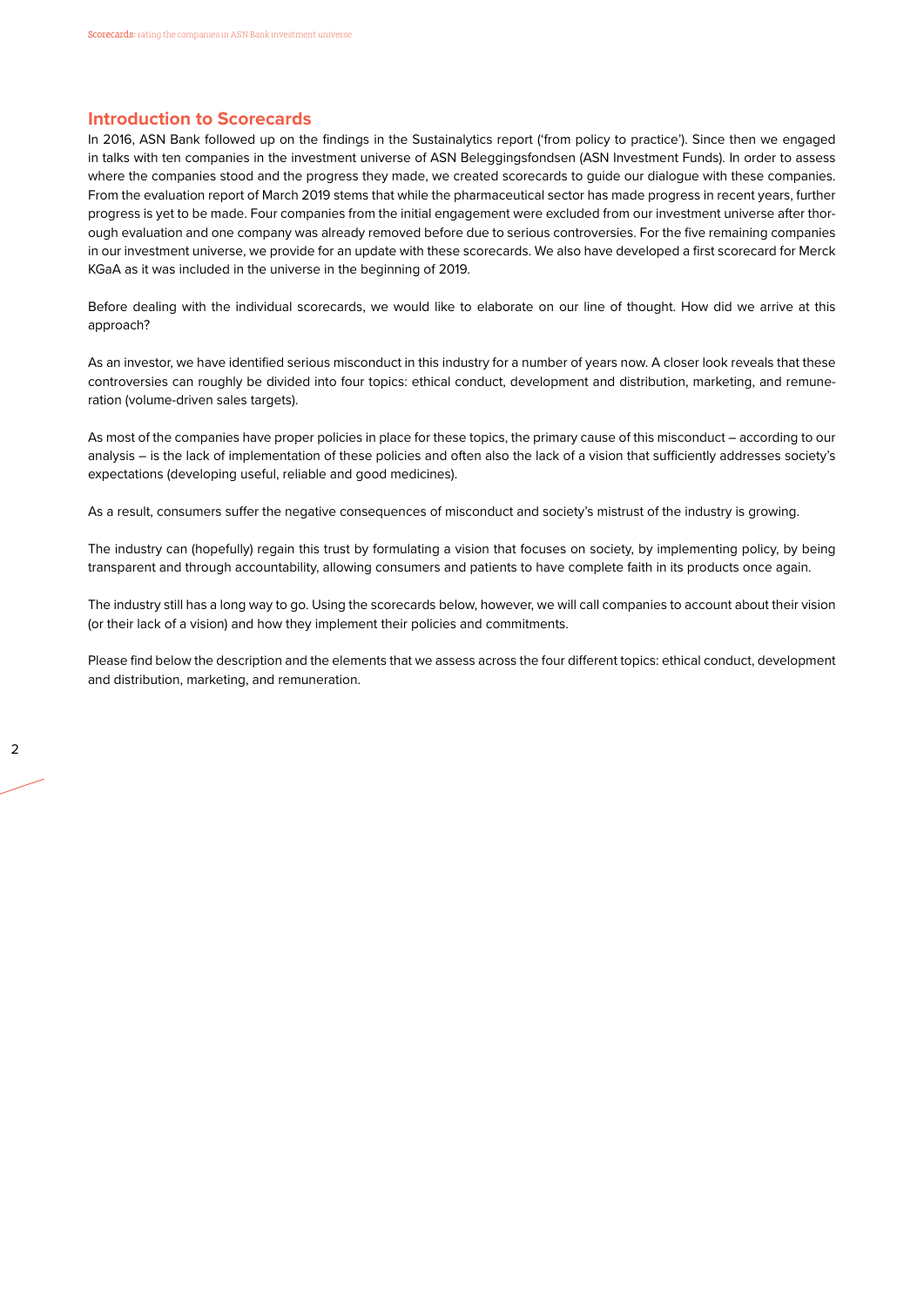

### **The rationale behind our ratings**

When companies adopt policies, implement them, and are transparent about the positive and negative effects and the obstacles they encounter in practice, they become accountable for their conduct. Aside from an overarching vision, we believe this to be the basis for better alignment with society's expectations. We have structured our scorecards accordingly. Set out below is an explanation of what the various ratings mean, followed by the scorecards (one for each of the ten companies assessed).



*\* /Renders account*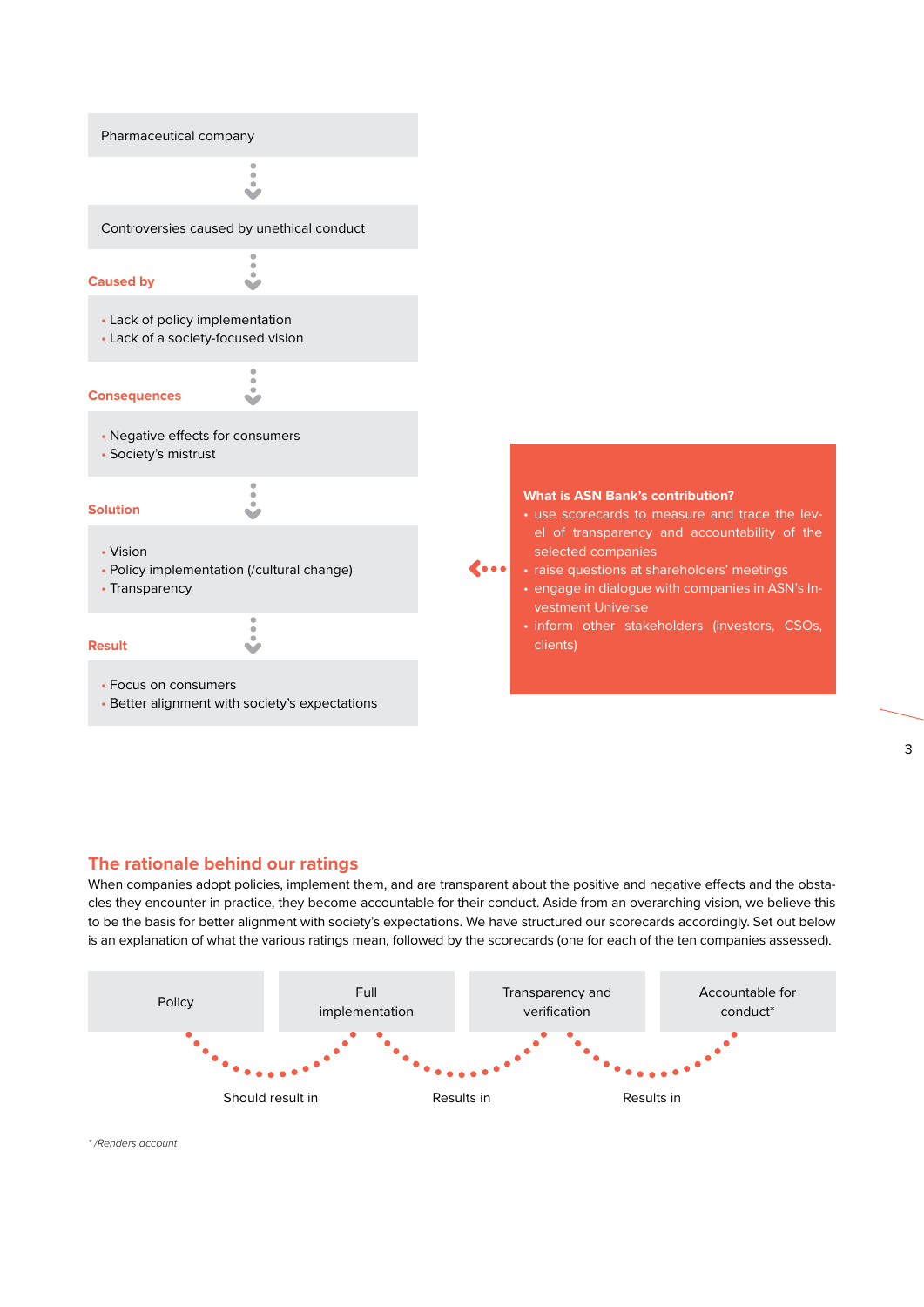## **Description of the ratings**

- 1) Not transparent and no procedures
- 2) Basic procedures

 The company has limited procedures in place and does the minimum to counter bribery and corruption and to promote ethical conduct.

3) Internally implemented

The company has internally implemented the basic procedures.

4) Externally verified

The company has internally implemented the basic procedures and subjects them to external verification.

5) Transparent and accountable

 The company has internally implemented the basic procedures and discloses the findings of internal and external verifications. As a result, the company is transparent and can be held accountable for its responsibilities.

### **Ethical conduct**

*What procedures does the company have in place to counter conduct it has prohibited in its rules of conduct (such as bribery, corruption and fraud of and/or by staff and executives) and to promote ethical behaviour?* 

- Not transparent and no procedures
- Basic procedures

 The company has a whistleblower programme in place under which misconduct can be reported anonymously 24/7. The company actively informs staff of the policy and the whistleblower programme. Violations of the rules are subject to sanctions.

• Internally implemented

 The company not only meets the basic procedures, but also engages in internal audits. Executives and managers are responsible for policy compliance. In addition, staff undergo annual training to ensure that they are familiar with the contents of the rules of conduct.

• Externally verified

 The company not only meets the basic procedures and internal implementation, but also engages in external audits in addition to the audits that are legally required.

• Transparent and accountable

4 5 many instances of misconduct have been reported and what action it has taken to resolve misconduct. The company meets the basic procedures and internal implementation and engages in external audits. In addition, the company is transparent. It takes responsibility for its operations by declaring its rules of conduct applicable to third parties as well. It discloses the audits and the progress made in this regard. For example, the company publishes how

### **Development and distribution**

*What procedures does the company have in place to develop, manufacture and distribute safe and healthy medicines?*

- Not transparent and no procedures
- Basic procedures

 The company monitors the safety of its medicines. It has an action plan in place that takes effect when misconduct is detected. It has a system in place to take action in case of emergency.

- Internally implemented
	- The company not only meets the basic procedures, but also engages in internal audits.
- Externally verified

 The company not only meets the basic procedures and engages in internal audits, but also engages in external audits in addition to the audits that are legally required.

• Transparent and accountable

 The company not only meets the basic procedures and engages in internal and external audits but is also transparent and takes responsibility for its operations. It publishes on successful and terminated clinical trials through independent sources, while disclosing the raw data of the tests. The company also publicly reports on the findings of the audits.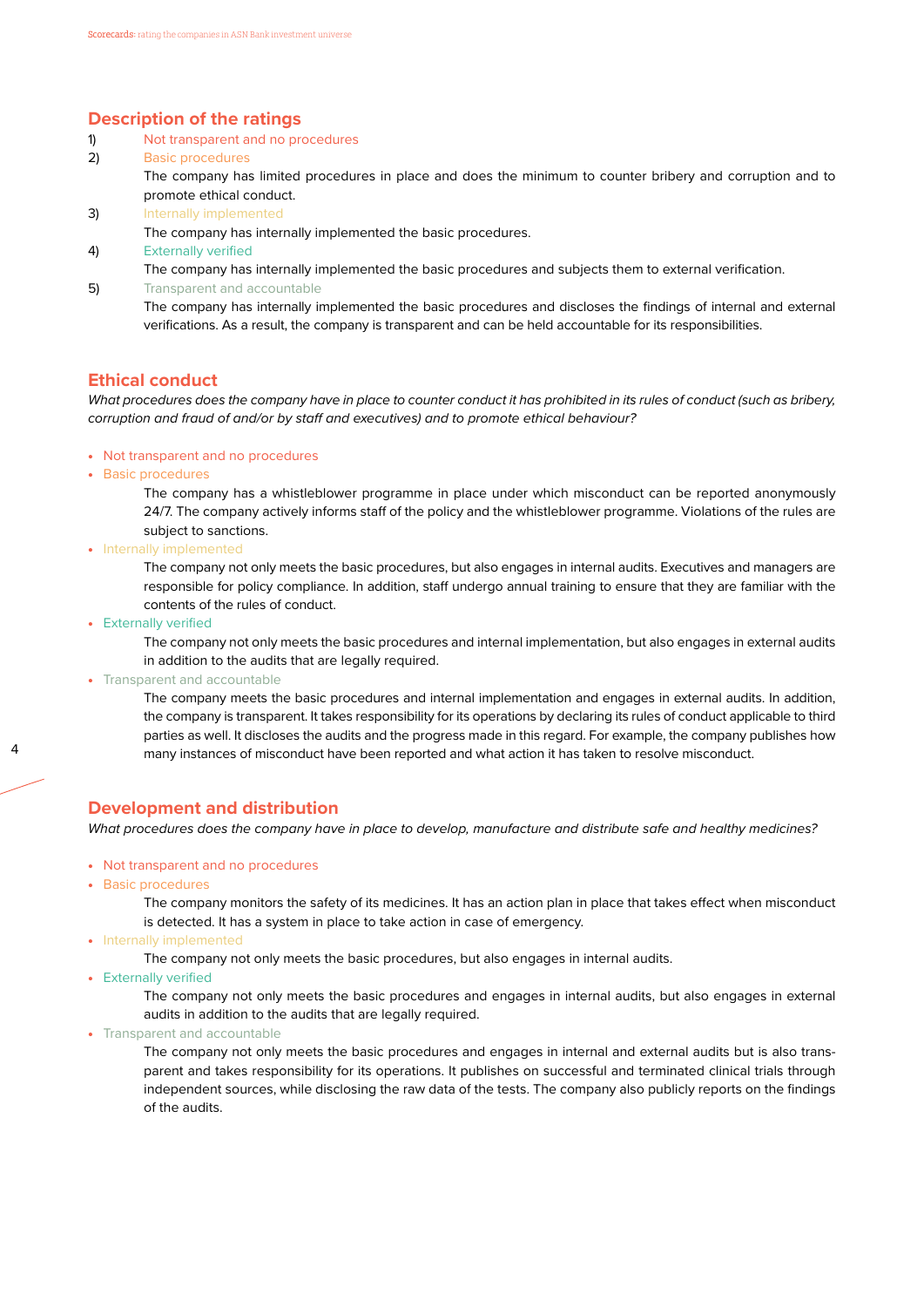## **Marketing**

*What procedures does the company have in place to ensure that medicines are placed on the market in a responsible manner?*

- Not transparent and no procedures
- Basic procedures

 The company has joined or endorses leading initiatives in this regard. This also entails that the company has translated these into internal policies. The company applies specific guidelines and gives its staff pointers on how to deal with healthcare professionals. The company continuously analyses the risks of the markets in which it operates.

• Internally implemented

 The company not only meets the basic procedures, but also enforces internal compliance. The company ensures compliance by means of executive responsibility, inclusion of the basic procedures in internal audits and annual staff training, in order to make them aware of what is expected of them in this regard.

• Externally verified

 The company not only meets the basic procedures and internal implementation, but also includes this topic in external audits.

• Transparent and accountable

 The company not only meets the basic procedures, internal implementation and external verification, but is also transparent and takes responsibility for its operations. The company discloses misconduct as well as the action it has taken to resolve this misconduct. It also discloses what payments it makes to healthcare professionals. The company's aim is to terminate payments made to healthcare professionals for marketing purposes.

## **Remuneration**

*What procedures does the company have in place to encourage ethical conduct by employees through their remuneration?*

- Not transparent and no procedures
- Basic procedures
	- The company aspires to terminate the sales volume-based remuneration of sales staff.
- Internally implemented
	- The company meets the basic procedures and implements them internally by setting goals and deadlines.
- Externally verified

 The company not only meets the basic procedures and has implemented them internally, but also publicly reports on the progress made with the implementation of policy.

• Transparent and accountable

The company not only meets the basic procedures, internal implementation and external verification, but is also  $^{\rm 5}$ transparent and takes responsibility for its operations. It does so by rewarding sales staff on the basis of the quality of their services instead of the number of products they have sold.

NB: Two additional remarks regarding the ratings:

- In some cases, a company's rating is a combination of two weightings, for example: "internally implemented/ externally verified". This means that the company does not fully comply with the elements of either rating but does comply with one or more elements of both ratings.
- \*\* In some cases, companies do not have all elements of a rating. In those cases, we give the company the benefit of the doubt and award them that rating nonetheless.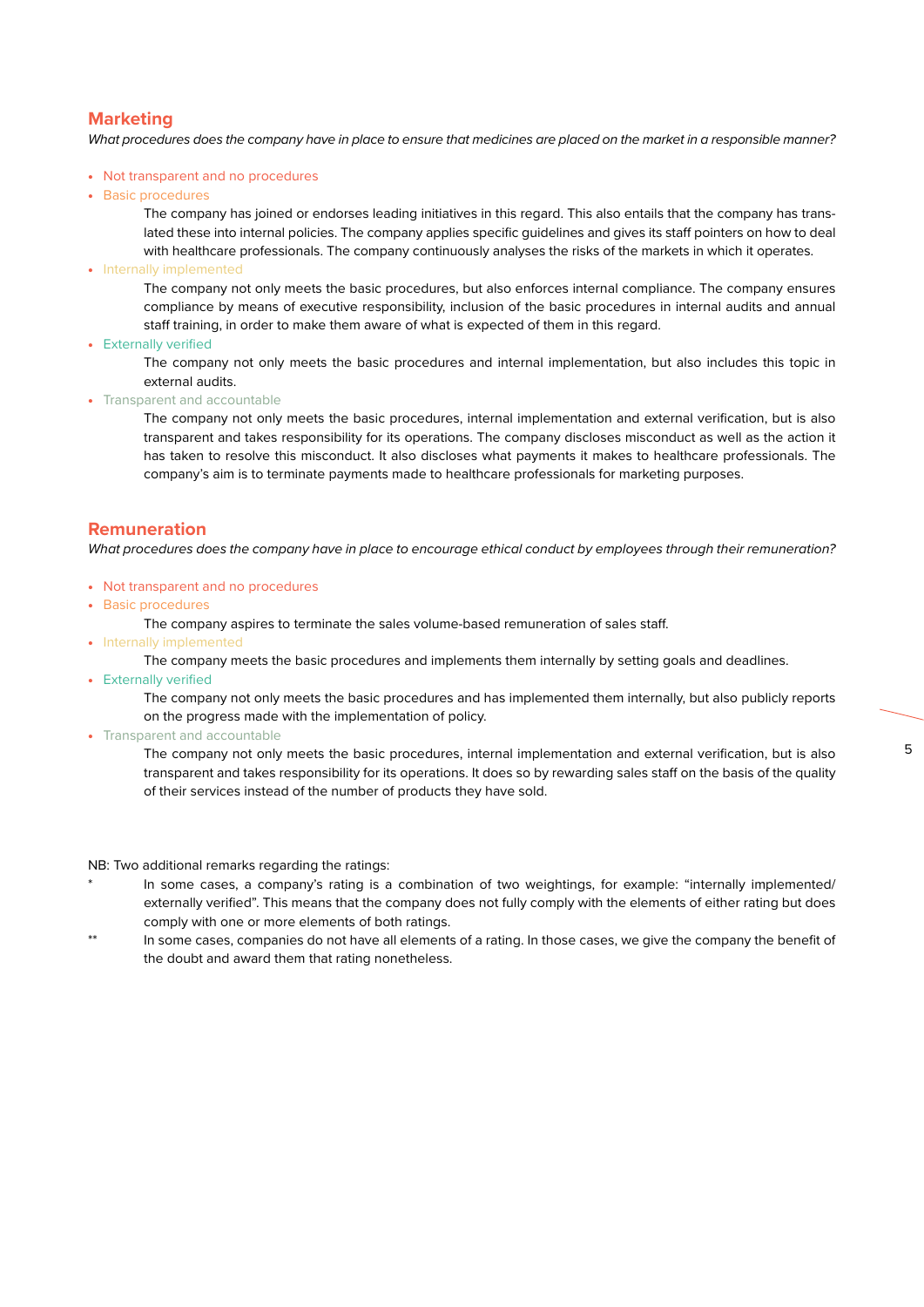# **Scorecards per company**

| - Astellas Pharma | P. 7  |
|-------------------|-------|
| - AstraZeneca     | P. 8  |
| - GlaxoSmithKline | P. 9  |
| - Merck KGaA      | P. 10 |
| - Novo Nordisk    | P. 11 |
| - Orion Oyj       | P. 12 |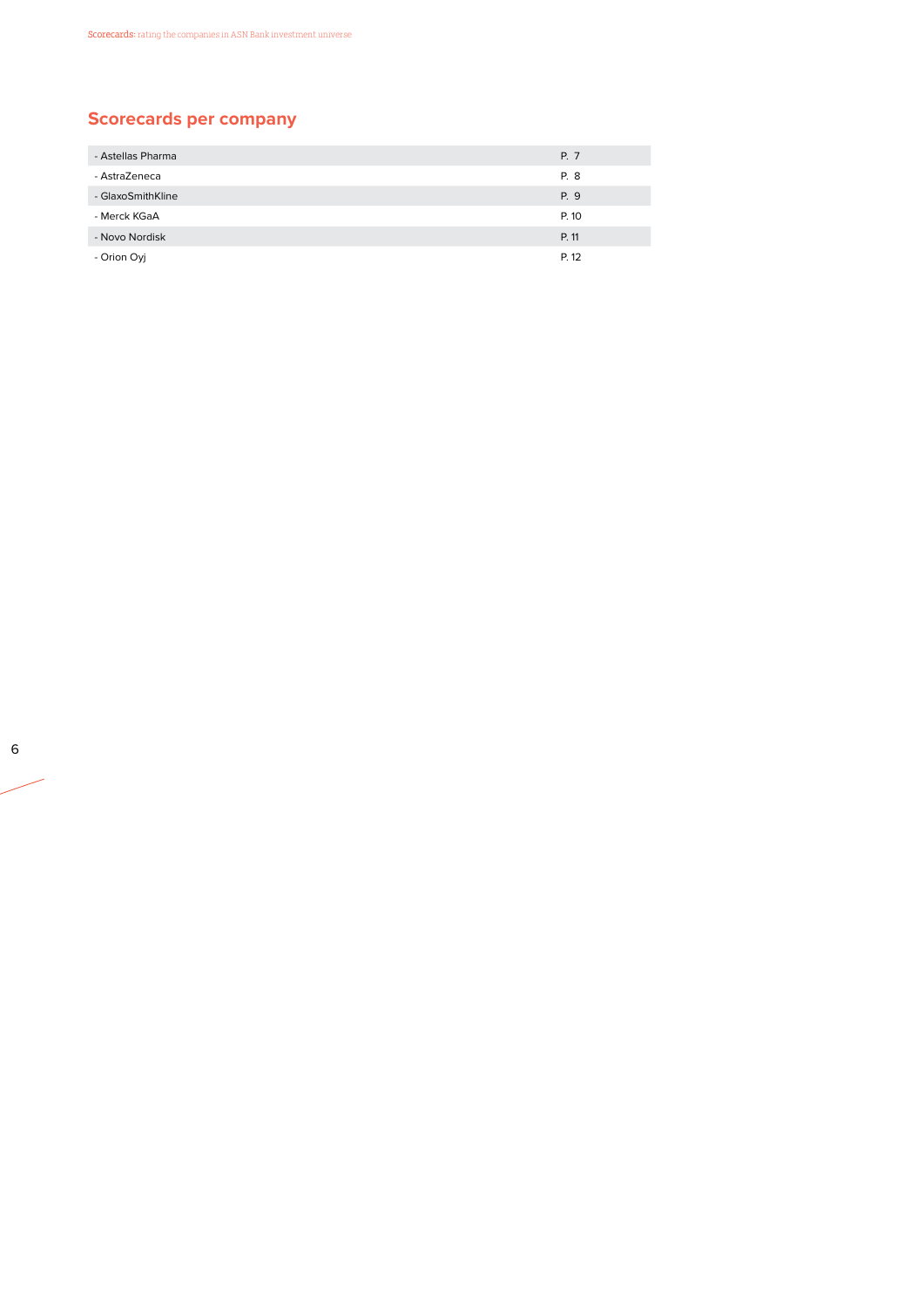## **Astellas Pharma**

Astellas Pharma Inc. manufactures, markets, imports and exports pharmaceutical products worldwide. The company focuses on oncology, urology, nephrology, immunology and neurology. Products made by the company include Prograft, Vesicare, Betanis and Harnal. The company was founded in 1923 and is headquartered in Tokyo, Japan.

| <b>Ethical conduct</b>                  | Internally implemented                                                                                                                                                                                                                                                                                                                                                              |
|-----------------------------------------|-------------------------------------------------------------------------------------------------------------------------------------------------------------------------------------------------------------------------------------------------------------------------------------------------------------------------------------------------------------------------------------|
| A Atalian and automatic for all collect | The company does not meet one of the criteria for <i>internally implemented</i> , specifically that board responsibility for<br>ethical conduct is missing. However, we have decided to give the company the benefit of the doubt as it does meet all<br>of the other conditions for internally implemented. Its rating is insufficient for external verification and transparency. |

Missing criteria include:

• external audits;

• disclosure of the number of whistleblower reports received, the types of misconduct and the measures taken.

**Development and distribution Transparent and accountable**

The company received this rating because it meets all of the conditions for development and distribution.

**Marketing Externally verified**

The company does not meet one of the criteria for *internally implemented*, specifically managerial responsibility for responsible drug marketing is missing. However, we have decided to give the company the benefit of the doubt as it does meet all of the other conditions for *externally verified*. Its rating is insufficient for *transparency*. Missing criteria include:

• disclosure of all payments made to healthcare professionals;

• public reporting on monitoring outcomes, violations and corrective action.

**Remuneration Not transparent and no procedures**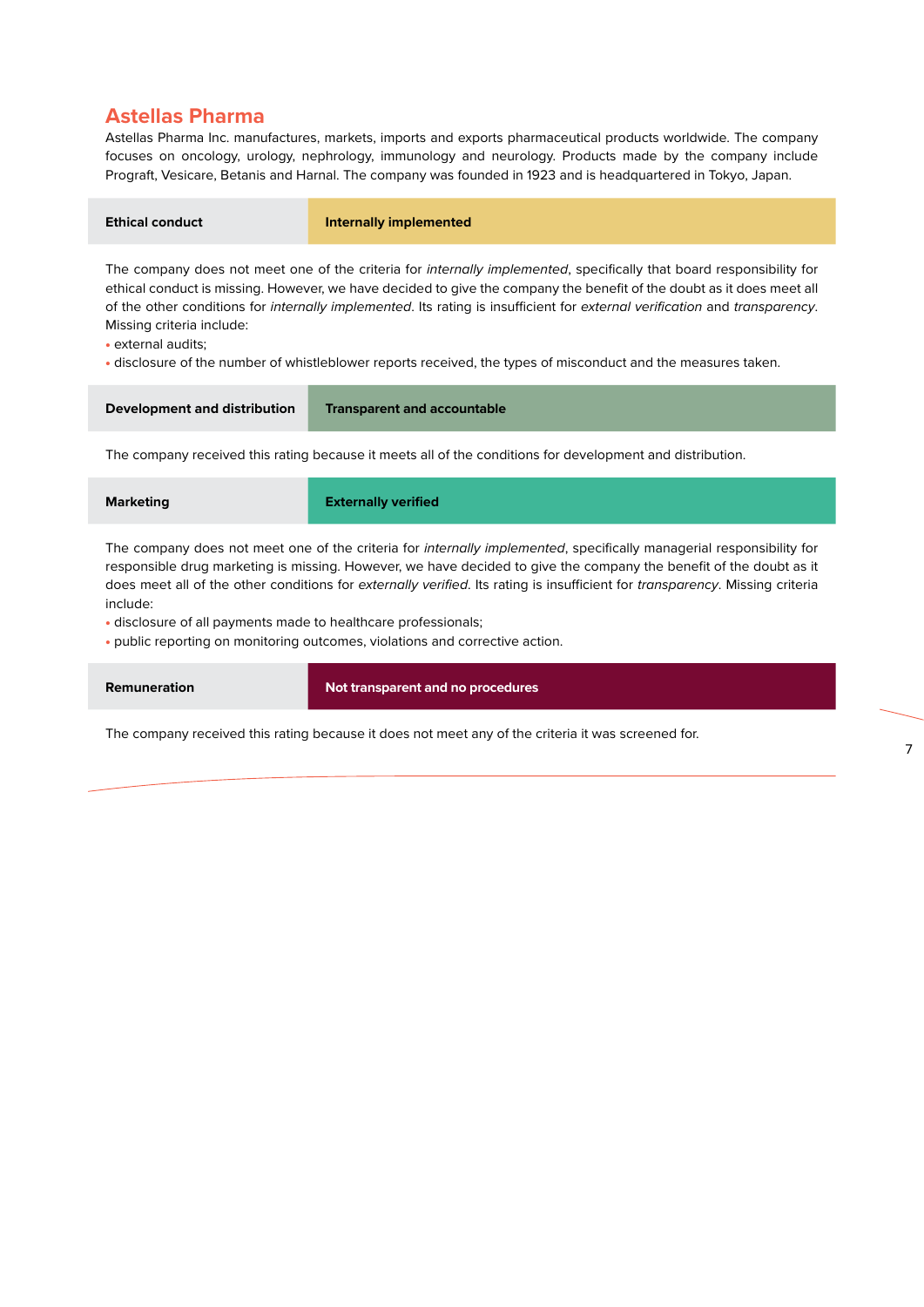## **AstraZeneca**

AstraZeneca PLC engages worldwide in the development, manufacture and marketing of prescription medicines for the treatment of cardiovascular, metabolic, respiratory, autoimmune and infectious diseases, oncologic, neurological and vaccines. Its main products are Onglyza, Iressa, Faslodex, Zoladex, Pulmicort and Seroquel XR. AstraZeneca PLC was founded in 1992 and is headquartered in London, United Kingdom.

| <b>Ethical conduct</b>                                                                                                                                                                                                                                                                                                                                                                                                                                       | Internally implemented             |  |
|--------------------------------------------------------------------------------------------------------------------------------------------------------------------------------------------------------------------------------------------------------------------------------------------------------------------------------------------------------------------------------------------------------------------------------------------------------------|------------------------------------|--|
| The company received this rating because it meets all of the conditions for <i>internal implementation</i> . Its rating is insuf-<br>ficient for external verification and transparency. Missing criteria include:<br>• annual ethical conduct training for the board;<br>• external audits.                                                                                                                                                                 |                                    |  |
| Development and distribution                                                                                                                                                                                                                                                                                                                                                                                                                                 | <b>Transparent and accountable</b> |  |
| The company received this rating because it meets all of the conditions for development and distribution.                                                                                                                                                                                                                                                                                                                                                    |                                    |  |
| <b>Marketing</b>                                                                                                                                                                                                                                                                                                                                                                                                                                             | <b>Transparent and accountable</b> |  |
| The company received this rating because it meets all of the conditions for marketing, except that it conducts regular risk<br>assessments of the markets in which it operates. In May 2018 committed to publicly disclose all payments to health care<br>professionals in all countries where it has commercial activities, even where it is not legally required. Although it not yet<br>discloses all payments yet, it does show progress in this regard. |                                    |  |

| Remuneration | Not transparent and no procedures |
|--------------|-----------------------------------|
|              |                                   |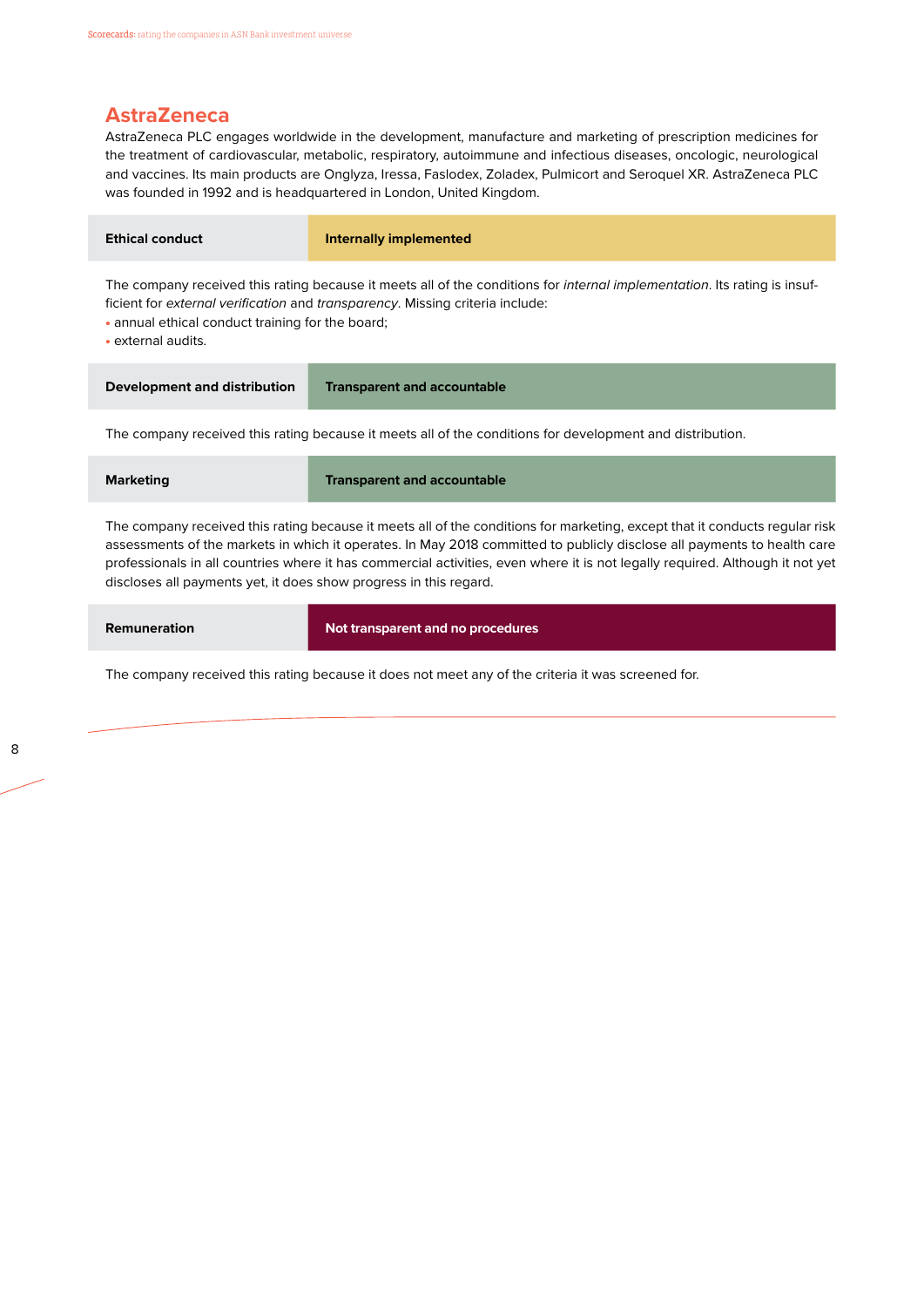## **GlaxoSmithKline**

GlaxoSmithKline plc develops and manufactures pharmaceutical products such as vaccines, over-the-counter medicines and consumer healthcare products, and markets them worldwide. Examples include medicines for the treatment of respiratory diseases, antivirals, medicines for the central nervous system and cardiovascular diseases, dermatology products, vaccines and HIV products. The company's well-known product brands include Panadol, Sensodyne and Aquafresh. GlaxoSmithKline plc was founded in 1935 and is headquartered in Brentford, United Kingdom.

| <b>Ethical conduct</b>                                                                       | <b>Transparent and accountable</b> |  |
|----------------------------------------------------------------------------------------------|------------------------------------|--|
| The company received this rating because it meets all of the conditions for ethical conduct. |                                    |  |
| Development and distribution                                                                 | <b>Transparent and accountable</b> |  |

The company does not meet one of the criteria for *basic procedures*, specifically that it has a system in place to take action in case of emergency. However, we have decided to give the company the benefit of the doubt because it does meet all of the conditions for *internal implementation*, *external verification* and *transparency*.

| <b>Marketing</b> | Internally implemented |
|------------------|------------------------|
|------------------|------------------------|

The company does not meet one of the criteria for *basic procedures*, specifically that it continuously analyses the risks of the markets in which it operates. However, we have decided to give the company the benefit of the doubt because it does meet all of the conditions for *internal implementation*. Its rating is insufficient for *external verification* and *transparency*. Missing criteria include:

- monitoring of compliance with rules, including external audits;
- public reporting on monitoring outcomes, violations and corrective action;
- disclosure of all payments made to healthcare professionals.

**Remuneration Basic procedures** 

8 9 The company meets two of all assessed criteria on this element. Its rating is insufficient for *internal implementation*, *external verification* and *transparency*. Missing criteria include:

- A formal policy promoting non-volume based sales target;
- A sales personnel remuneration strategy which eliminates volume-based targets;
- Quantitative targets or deadlines.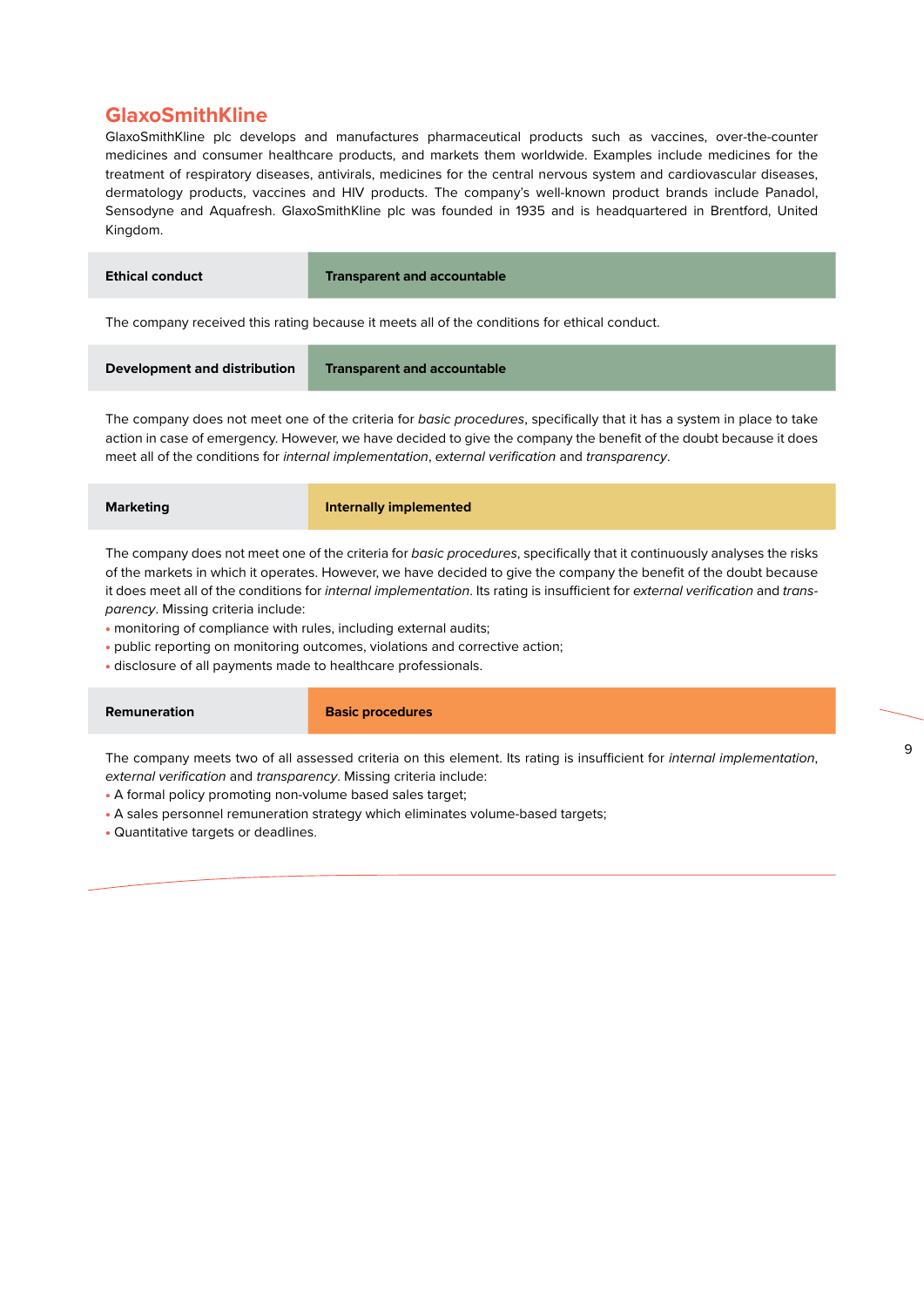# **Merck**

Merck KGaA manufactures, markets, imports and exports pharmaceutical products worldwide. The company focuses on oncology, endocrinology, multiple sclerosis, and fertility. Products made by the company include Rebif, Erbitux, Bavencio and Mavenclad. Besides the healthcare segment, the company also operates in the segments life sciences and performance materials. The company was founded in 1668 and is headquartered in Darmstadt, Germany.

| <b>Ethical conduct</b> | Internally implemented                                                                                                                                                                                                                           |
|------------------------|--------------------------------------------------------------------------------------------------------------------------------------------------------------------------------------------------------------------------------------------------|
|                        | The company does not meet one of the criteria for internally implementation, specifically that board responsibility for<br>ethical conduct is missing. However, we have decided to give the company the benefit of the doubt as it does meet all |

of the other conditions for *internally implementation*. Its rating is insufficient for *external verification* and *transparency*. Missing criteria include:

• external audits.

**Development and distribution Internally implemented**

The company does not meet one of the criteria for *basic procedures*, specifically that it has procedures for incident investigation and corrective action. However, we have decided to give the company the benefit of the doubt as it does meet all of the other conditions for *basic procedures* and *internal implementation*. Its rating is insufficient for *external verification* and *transparency*. Missing criteria include:

• regular external safety audits in respect of products and services.

| <b>Marketing</b> | Internally implemented |
|------------------|------------------------|
|                  |                        |

The company does not meet one of the criteria for *basic procedures*, specifically regular risk assessments of the markets it's operating in is missing. The company received this rating because it meets all of the conditions for *basic procedures* and *internal implementation*. Its rating is insufficient for *external verification* and *transparency*. Missing criteria include:

• disclosure of all payments made to healthcare professionals;

• monitoring of compliance with rules, including external audits.

10 11 **Remuneration Not transparent and no procedures**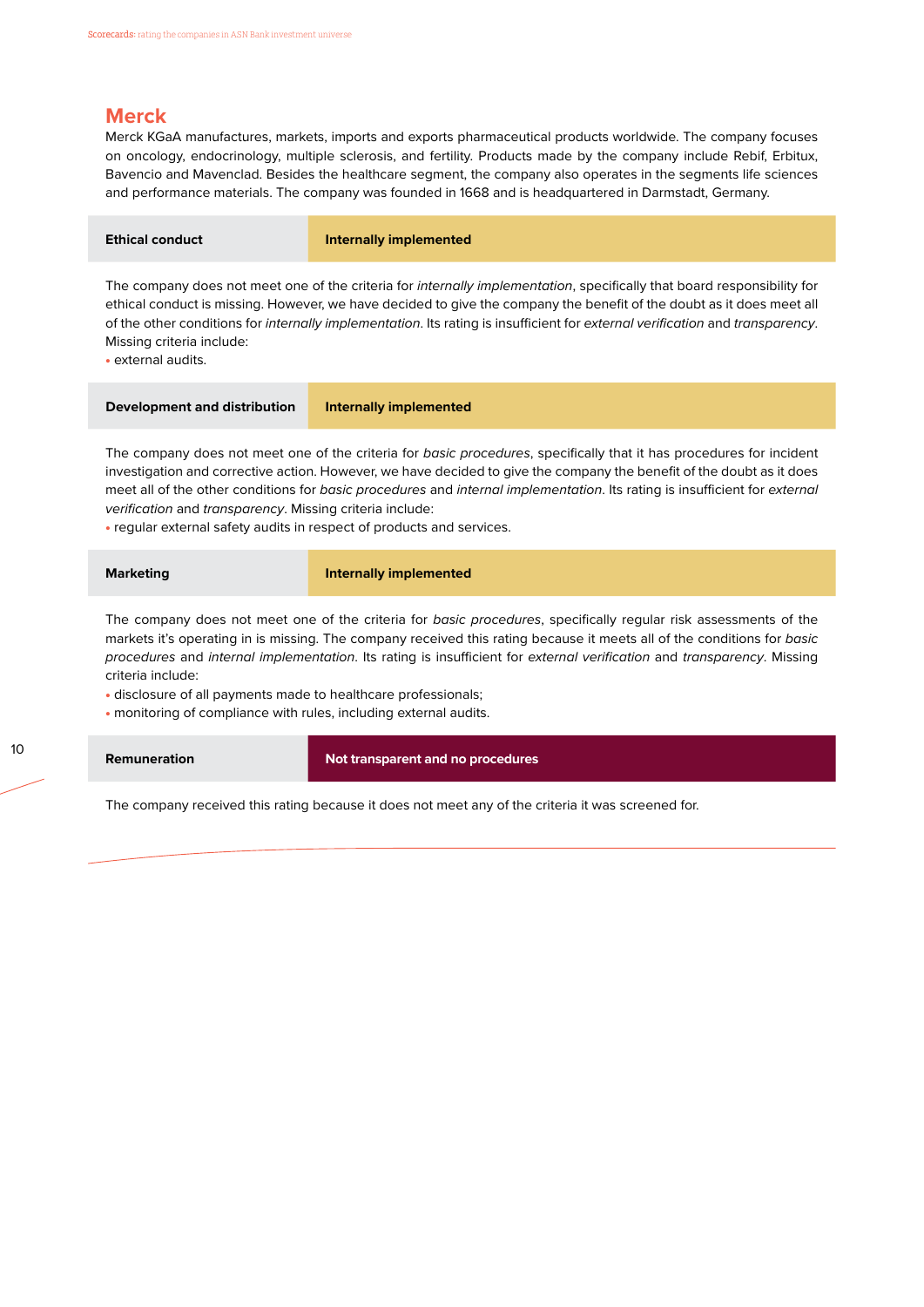## **Novo Nordisk**

The company Novo Nordisk A/S engages in the development, manufacture and marketing of pharmaceutical products worldwide. In addition to products for the treatment of diabetes and haemophilia, it also offers products for growth hormone therapy and hormone replacement therapy. Novo Nordisk A/S was founded in 1925 and is headquartered in Bagsværd, Denmark.

| Ethical conduct | Internally implemented                                                                                                   |
|-----------------|--------------------------------------------------------------------------------------------------------------------------|
|                 | The company resolved this reting because it meets all of the conditions for internal implementation. Its reting is insuf |

The company received this rating because it meets all of the conditions for *internal implementation*. Its rating is insufficient for *external verification* and *transparency*. Missing criteria include:

• external audits;

• disclosure of the number of whistleblower reports received, the types of misconduct and the measures taken.

| <b>Externally verified</b> |  |
|----------------------------|--|

The company does not meet two of the criteria for *basic procedures*, specifically that it has procedures for incident investigation and corrective action and that there are regularly tested emergency response procedures. However, we have decided to give the company the benefit of the doubt as it does meet all of the other conditions for *internally implemented* and *externally verified*. Its rating is insufficient for *transparency*.

| <b>Marketing</b> | <b>Externally verified</b> |
|------------------|----------------------------|
|                  |                            |

The company does not meet one of the criteria for *basic procedures*, specifically regular risk assessments of the markets in which it operates is missing. However, we have decided to give the company the benefit of the doubt as it does meet all of the other conditions for *internal implementation* and *externally verified*. Its rating is insufficient for *transparency*. Missing criteria include:

• disclosure of all payments made to healthcare professionals;

• public reporting on monitoring outcomes, violations and corrective action.

**Remuneration Not transparent and no procedures**